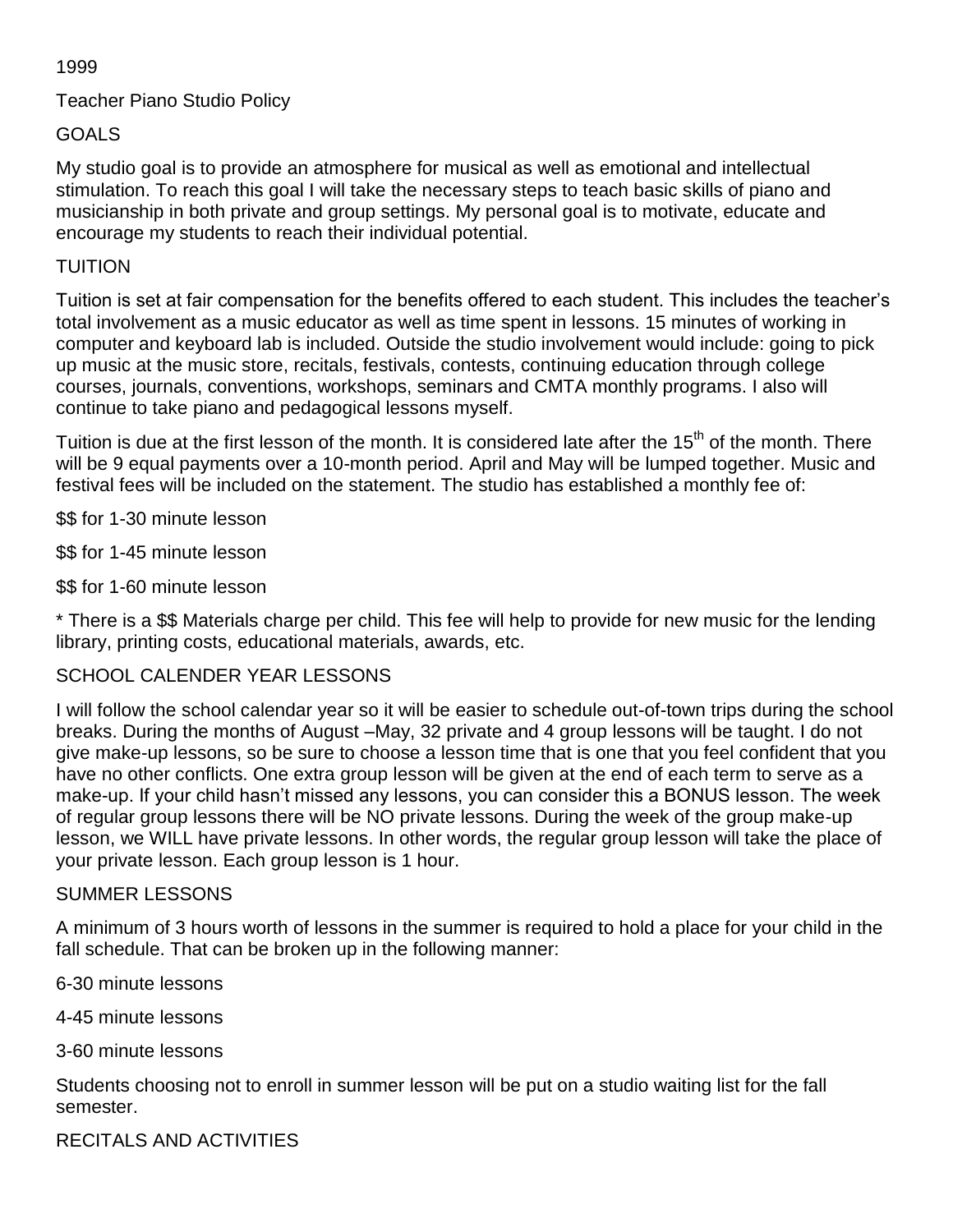The studio holds 2 recitals a year at the end of each semester. Each child is encouraged to participate, but it is not mandatory. (Please stay for the entire recital as a courtesy to all our performers.) Dress for recital should be party clothes (no shorts).

Since I am a member of *City* Music Teacher's Association (CMTA) your child can participate in its activities as well. CMTA offers a wide variety of contests, festivals, state theory tests, and other activities that are available to your child.

The studio will also give awards at the end of the school year for extra curricular activities. The students can earn ribbons, medals, certificates and trophies. A separate handout is written up for the requirements of these extra activities and is given to each student at the beginning of the school calendar year.

## PRACTICE

Just like the old adage says, "you get out of it what you put into it." Daily practice is vital to a successful piano experience. 30 minutes a day 5 times per week is suggested for beginners. As the student's repertoire becomes more difficult, longer practice sessions will be needed. If your child does not have this time available, you may want to reconsider piano for the time being.

#### EVALUATION

One progress report per semester will be sent to parents to sign and return. At the end of the year, there will be a short parent/teacher conference to discuss the student's progress, goals, etc.

#### EQUIPMENT

Please keep your piano in good working condition (all keys and pedals working, etc.) and have it tuned once a year. Each student should have a working metronome. Each student needs to bring a 3 ring binder notebook with them to their first lesson. I will have lesson sheets printed up to put assignments on. Be sure to bring to each lesson.

#### ABSENTEEISM

Enrolling for lessons is a purchase of teacher and studio time, prepared in advance to be free from interruptions and distractions. Since the time passes whether a student uses it or not, a lesson missed is time lost. As courtesy to the teacher, notification of missing a lesson is appreciated, but will not be excused from payment of lessons, which you've contracted. A group lesson at the end of each semester will serve as a make-up lesson as stated earlier. Perfect attendance certificates will be awarded at the end of each term.

I rarely miss lessons, but in that case, it will of course be made up.

#### **TERMINATION**

It is expected that a student will complete the yearly lessons scheduled in which he/she enrolled. I require 30 days advanced notice if a child plans to stop taking lessons. Students that withdraw within the term that wish to return will be put on a studio waiting list.

#### LESSON PROTOCOL

Students are expected to be ON TIME for their lesson (this doesn't mean early) and should be picked up promptly at the end of their scheduled time. Upon arrival of a lesson, there is no need to ring the doorbell. Come on in and practice on the keyboard with headphones or sit quietly. I want to give each student my full attention for his or her allotted time. Please make sure child's nails are clipped and hands are clean. I don't want to use valuable lesson time to take care of these matters.